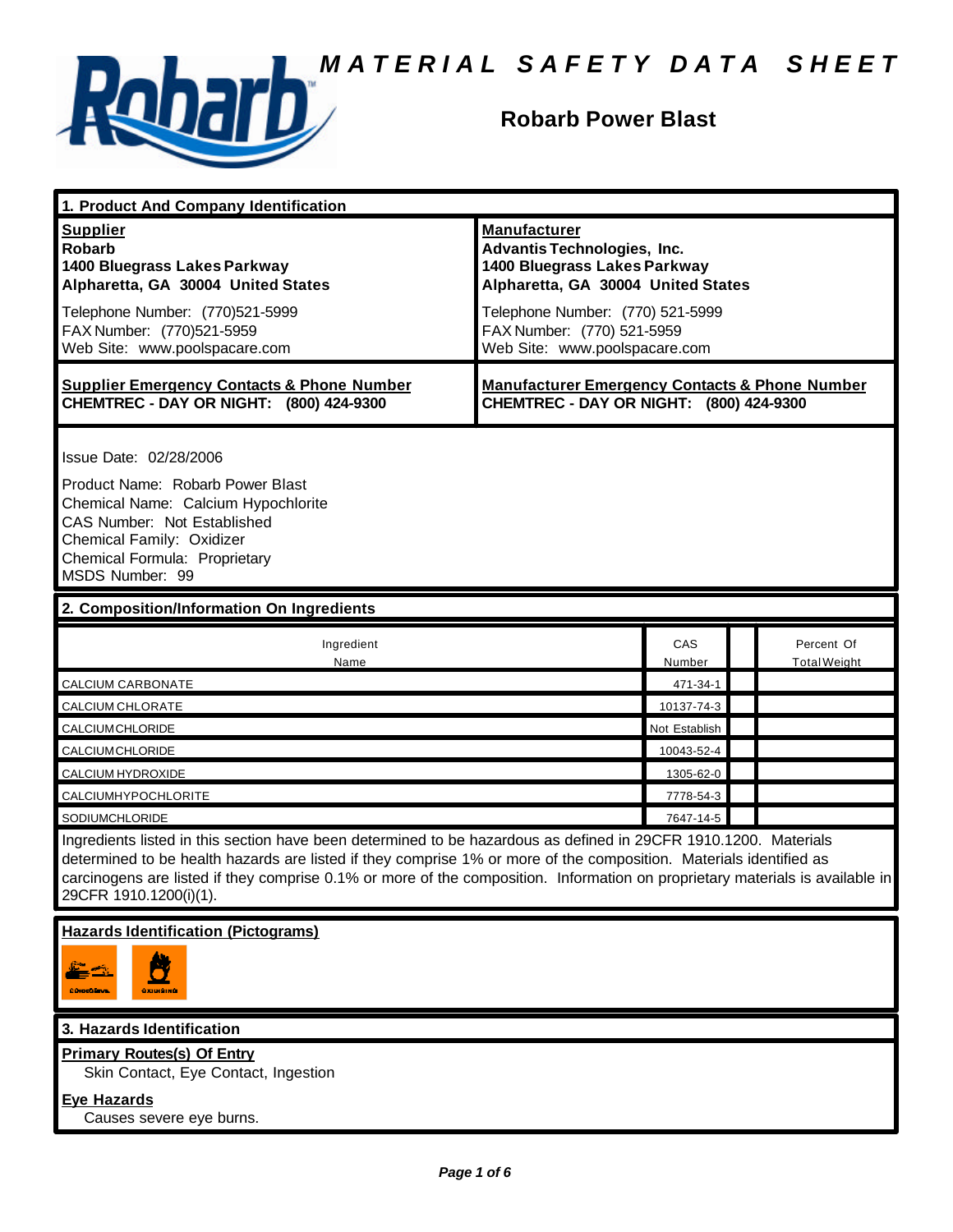# **Robarb Power Blast**

# **3. Hazards Identification - Continued**

## **Skin Hazards**

Causes skin irritation.

# **Ingestion Hazards**

If ingested, get immediate medical attention.

## **Inhalation Hazards**

Causes respiratory tract irritation. May cause severe allergic respiratory reaction.

## **Chronic/Carcinogenicity Effects**

Chronic exposure may cause

impairment of lung function or lung damage secondary tissue destruction

## **Signs And Symptoms**

Inhalation of dust or vapor from this product can be irritating to the nose, mouth, throat and lungs. In confined areas, mechanical adgitation can result in high levels of dust, and reaction with incompatable materials can result in high concentrations of chlorine vapor either of which may result in burns, wheezing, choking, chest pains, impairment of lung function and possible lung damage.

Severe eye irritation and/or burns can occur following eye exposure. Contact may cause impariment of vision and corneal damage.

Dermal exposure can cause severe irritation and/or burns characterized by redness, swelling and scab formation. Prolonged exposure may cause permanant damage.

# **Conditions Aggravated By Exposure**

Asthma, respiratory, and cardiovascular disease May be fatal if swallowed. Avoid breathing dust or fumes. Harmful if product is inhaled in high concentrations. Causes skin, eye digestive tract and respiatory burns.

# **First Aid (Pictograms)**



# **4. First Aid Measures**

# **Eye**

In case of contact, hold eyelids apart and immediately flush eyes with plenty of water for at least 15 minutes.Call a physician or a poison control center immediately.

### **Skin**

In case of contact, immediately flush skin with plenty of water for at least 15 minutes. Call a physician or poison control center immediately. Remove contaminated clothing and shoes. Thoroughly clean shoes before reuse. Wash clothing before reuse.

# **Ingestion**

DO NOT INDUCE VOMITING. If victim is fully conscious, drink large amounts of water. Call a physician or a poison control center immediately.

# **Inhalation**

If inhaled, remove to fresh air. Call a physician or a poison control center immediately.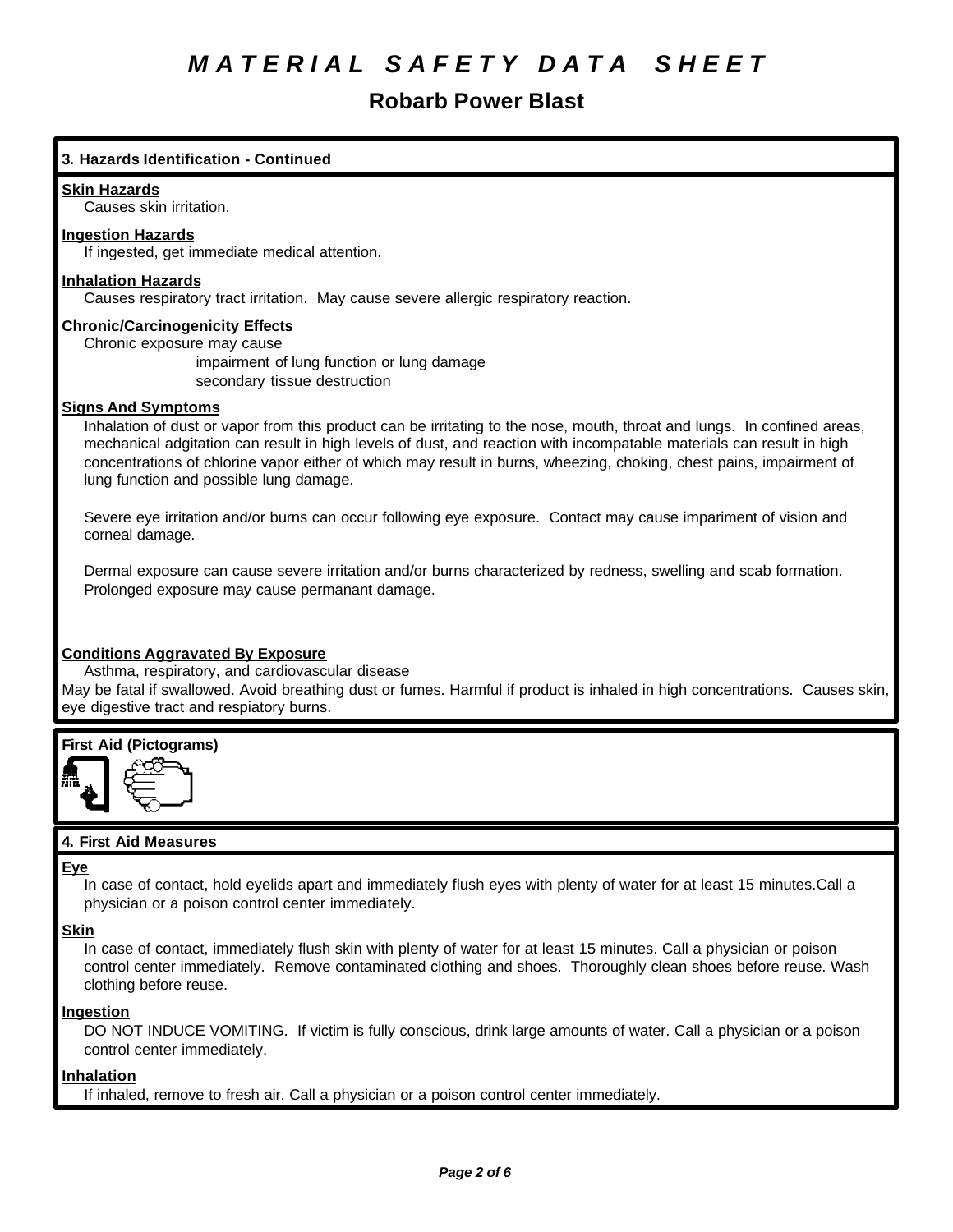# **Robarb Power Blast**

# **Fire Fighting (Pictograms) 5. Fire Fighting Measures** Flash Point: N/A °F **Fire And Explosion Hazards** This product is chemically reactive with many substances. Any contamination of this product with other substances by spill or otherwise may result in a chemical reaction and fire. This product is a strong oxidixer which is capable of intensifying a fire once started. **Extinguishing Media** WATER ONLY. In case of fire, soak (flood) with water. **DO NOT USE Dry Chemical OR OTHER EXTINGUISHERS CONTAINING AMMONIUM COMPOUNDS Fire Fighting Instructions** Firefighters should wear self-contained breathing apparatus and full protective gear. GRINDING OR INTENSIVE MIXING MAY GENERATE SUFFICIENT HEAT TO FUSE PRODUCT AND CAUSE IGNITION OF OXIDIZABLE MATERIAL PRESENT. **6. Accidental Release Measures** Clean up spill immediately. Flush spill area with water in compliance with State and Federal Regulations. **Handling & Storage (Pictograms) 7. Handling And Storage Handling And Storage Precautions**

**Keep out of reach of children**. Store material in a cool and dry place.

# **Handling Precautions**

Avoid breathing dust or vapor. Avoid contact with skin and clothing. Avoid contact with eyes.

## **Storage Precautions**

Keep product tightly sealed in original containers. Store in a cool dry place. Store in a dry, well ventilated place. Keep away from combustible or flammable products. Keep packaging clean and free from contamination including other pool treatment products , acids, organic materials, nitrogen containing compounds, dry powder fire extinguisher (containing mono-ammonium phosphate), oxidizers, all corrosive liquids, flammable or combustible materials

Do not store at temperatures above 52C (125F) Storage above this temperature may result in rapid decomposition, evolution or chlorine gas and heat sufficient to ignite combustible materials.

# **Work/Hygienic Practices**

Use safe chemical handling procedures suitable for the hazards presended by this material.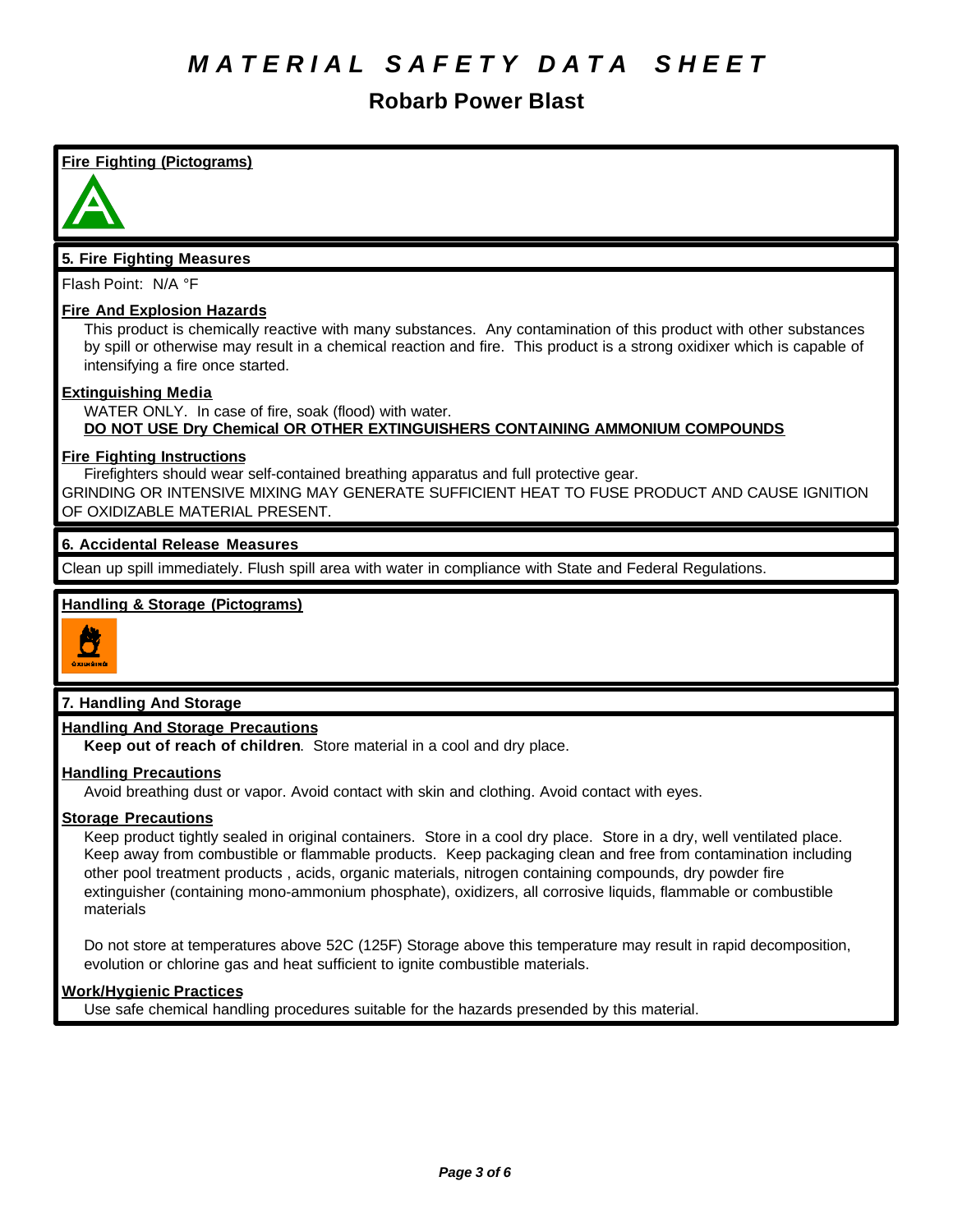# **Robarb Power Blast**

**Protective Clothing (Pictograms)**

# **8. Exposure Controls/Personal Protection**

#### **Engineering Controls**

Use with adequate general and local exhaust ventilation. Wear NIOSH approved respirator if dusts are created.

### **Eye/Face Protection**

Safety glasses with side shields or goggles recommended.

### **Skin Protection**

Chemical-resistant gloves, impervious suit may be required.

#### **Respiratory Protection**

Use NIOSH/MSHA approved dust and mist respirator when applicable.

# **Ingredient(s) - Exposure Limits**

CALCIUM CARBONATE OSHA (PEL) ACGIH(TLV) TWA 15 mg/cubic-meter (total dust) 10 mg/cubic-meter 5 mg/cubic-meter(respirable fraction) CALCIUM HYDROXIDE ACGIH(TLV) 5 mg/cubic-meter CALCIUM HYPOCHLORITE

3 mg/cubic meter(ceiling) as chlorine manifactures internal exposure limit

### **9. Physical And Chemical Properties**

# **Appearance**

White granules or powder

### **Odor**

Chlorine

Chemical Type: Mixture Physical State: Solid Melting Point: DECOMPOSES °F Boiling Point: DECOMPOSES °F Specific Gravity: n/a Molecular Weight: 143 (Active) Percent Volitales: n/a Packing Density: 0.8g/cc Vapor Pressure: n/a pH Factor: 10.4-10.8 At a Concentration Of 1% solution Solubility: 18% @ 25C Corrosive, Oxidizer

# **10. Stability And Reactivity**

Stability: See comments Hazardous Polymerization: Will not occur

### **Conditions To Avoid (Stability)**

This product may be unstable at tempratures above 170C (338F)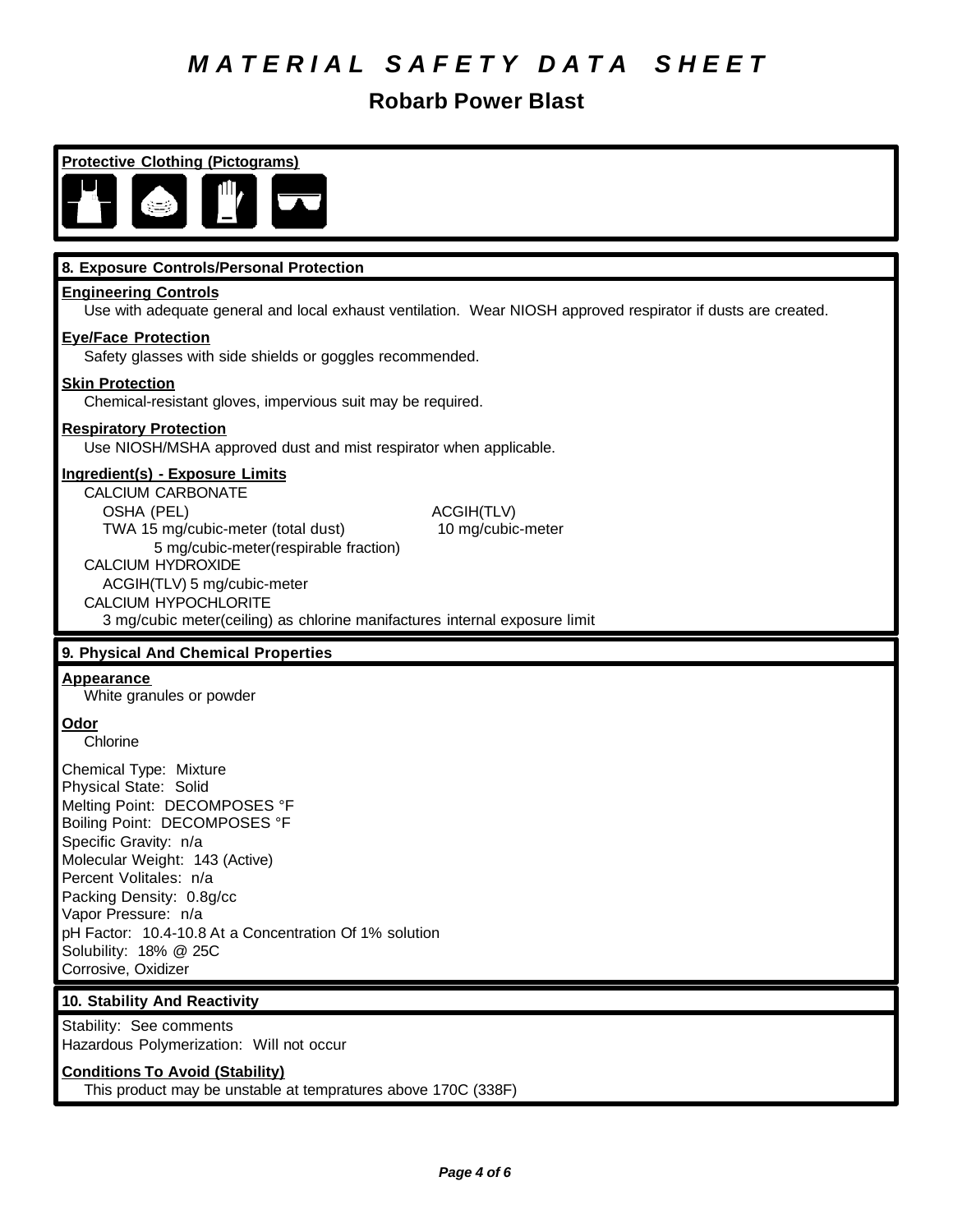# **Robarb Power Blast**

# **10. Stability And Reactivity - Continued**

### **Incompatible Materials**

 Keep packaging clean and free from contamination including other pool treatment products , acids, organic materials, nitrogen containing compounds, dry powder fire extinguisher (containing mono-ammonium phosphate), oxidizers, all corrosive liquids, flammable or combustible materials

## **Hazardous Decomposition Products**

Chlorine Gas

# **Conditions To Avoid (Polymerization)**

Avoid temperatures above 125 F (52C) Prevent ingress of humidity and moisture into container. Always close the lid.

# **11. Toxicological Information**

# **Eye Effects**

Severe irritation and/or burns can occur following eye exposure. Contact may cause impairment of vision and corneal damage.

## **Skin Effects**

Acute dermal exposure can cause severe irritation and/or burns characterized by redness, swelling and scab formation. Prolonged skin exposure may cause permanent damage.

Chronic effect of skin exposure would be similar to those from single exposure for effects secondary to tissue destruction.

# **Acute Oral Effects**

Irritation and/or burns to the entire gastrointestinal tract, including the stomach and intestines, characterized by nausea, vomiting, diarrhea, abdominal pain, bleeding and/or tissue ulceration. Due to the corrosive nature of this product ingestion may be fatal.

### **Acute Inhalation Effects**

Inhalation of dust or vapor from this product can be irritating to the nose mouth , throat and lungs. In confined areas mechanical agitation can result in high levels of dust and reaction with incompatible materials can result in high concentrations of chlorine vapor, either of which may result in shortness of breath, wheezing, choking, chest pains, impairment of lung function and possible lung damage.

### **Conditions Aggravated By Exposure**

Asthma, respiratory and cardiovascular disease.

# **12. Ecological Information**

### **Toxicity - Aquatic And Terrestrial Plants**

Bluegill, 96 hr. LC50 0.088 mg/l (nominal, static) Rainbow trout, 96 hr. LC50: 0.16 mg/l (nominal, static) Daphnia magna, 48hr. LC50: 0.11 mg/l (nominal, static)

### **Acute And Dietary Toxicity - Birds**

Bobwhite quail, dietary LC50:>5,000 ppm Mallard ducklings, dietary LC50:>5,000 ppm Bobwhite quail oral LD50:3474 mg/kg

# **13. Disposal Considerations**

This product meets the criteria of a hazerdous waste as defined under 40 CFR 261. It is subject to Land Disposal restriction under 40 CFR 268 and must be managed accordingly. Dispose in accordance with applicable federal, state and local government regulations.